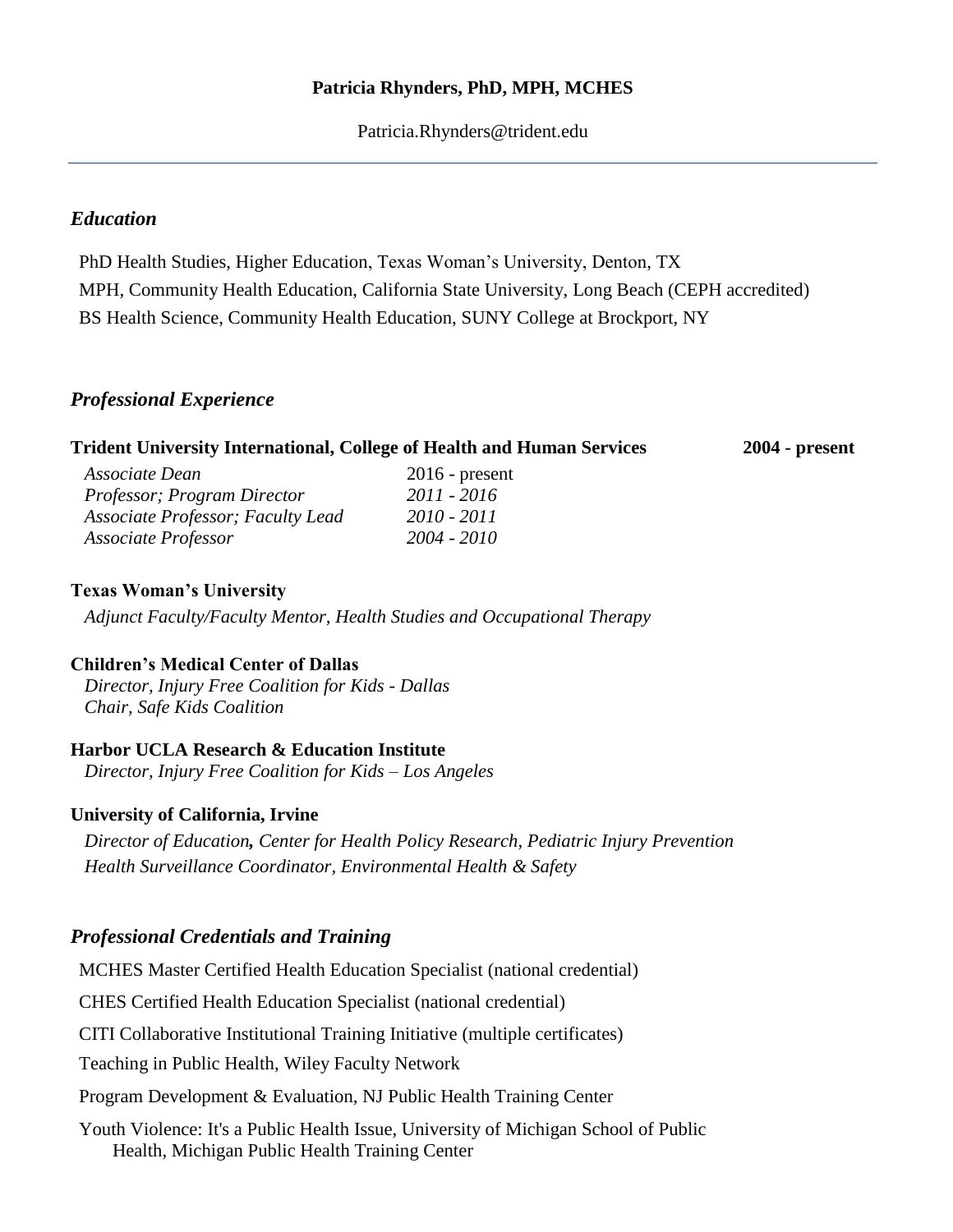Advocating for Healthy Environments, University of Michigan School of Public Health, Michigan Public Health Training Center Certificate in Occupational Health, University of California, Irvine Rotary International Fellowship (Health Professions), Poland Arthritis Health Professionals Fellowship, Rancho Los Amigos Hospital British National Health Service Educator-in-Residence, Southampton, England Emergency Medical Technician, New York State Bureau of EMS Certificate, Secretarial Science, The Berkeley School (now Berkeley College)

#### *Professional Service*

#### **Peer Review**

Society for Public Health Education - Annual Meeting Program Committee American Public Health Association - Annual Meeting Program Committee *Health Behavior and Policy Review* Associate Editor *American Journal of Health Behavior* Reviewer *Journal of Health Education Teaching* Reviewer *Journal of the Association of Nurses in AIDS Care* (JANAC) Editorial Board *An Introduction to Community Health* (McKenzie et al., 2008) A.T. Still University – Tenure & Promotion Portfolio External Reviewer UNC Wilmington – Tenure & Promotion Portfolio External Reviewer Florida Gulf Coast University – Tenure & Promotion Portfolio External Reviewer US DHHS, Administration on Children, Youth and Families Grant Application Review Board Robert Wood Johnson Foundation Grant Proposal Review Committee Dallas County Child Death & Infant Mortality Review Team NHTSA Multicultural Education Materials Review Committee City of Huntington Beach, CA Community Development Grant Review Board

#### **Leadership and Service**

National Public Health Advisory Council National Institute for Learning Outcomes Assessment (NILOA) invited contributor National Center for Health Education Credentialing – University Ambassador National Hemophilia Foundation Women's Task Force member Free to Grow: A Robert Wood Johnson Foundation Program, Governance Council Dallas Area Safe Kids Coalition, Chair Boys & Girls Club of South Bay, pro bono grant writer Great Lakes Hemophilia Foundation, pro bono writer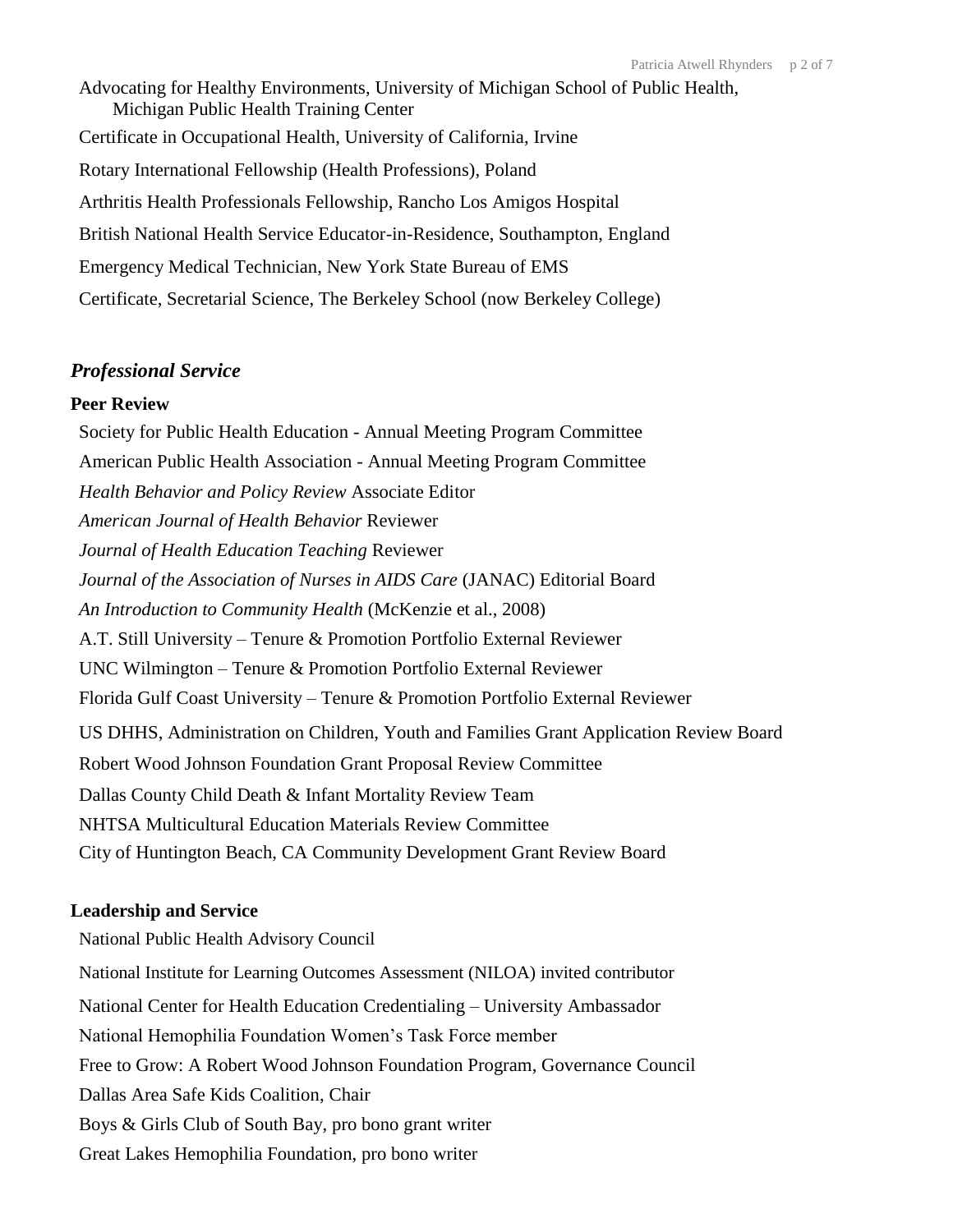Foro Latino, pro bono community outreach program design and grant writer LA County Maternal, Child and Adolescent Health Advisory Board PacifiCare of California, Ethics Board KOCE-TV *Act Against Violence* Advisory Council Preventing Youth Violence: Tools for Healthcare, Conference Planning Board Orange Caregivers Resource Center, Advisory Board Member CA Dept of Aging, Health Insurance Counseling & Advocacy Program Board Member

### *Selected Publications*

- Dewald, L. & Rhynders, P. (2015). Feedback as a tool to promote learning and persistence. *The Delta Kappa Gamma Bulletin. 81(4)*, 57-59.
- Rhynders, P.A., Sayers, C.A., Presley, R.J., Thierry, J.M (2014). Providing young women with credible health information about bleeding disorders. *American Journal of Preventive Medicine*. *47(5),* 674–680
- Lake, D., Becker, C., & Rhynders, P. (in review). Preliminary Evaluation of an Adolescent Positive Health Measurement Scale: A Salutogenic Health Promotion Approach. *Global Health Promotion.*
- Becker, C. & Rhynders, P. (2013). It's time to make the profession of health about *health*. *Scandinavian Journal of Public Health, 41(1),* 1-3.
- Rhynders, P. et al. (2012, March). Young Women and Bleeding Disorders: Increasing Awareness. In *From Outcomes to Impact: Addressing translational blocks to improving the public's health* (p 58). Atlanta, GA. 2nd National Conference on Blood Disorders in Public Health. Atlanta, GA. • Won the Best Health Promotion Presentation award
- Rhynders, P., Turbow, D., Orozco, H., & Sabty-Daily, R. (2011, April). *Developing Course Review Rubrics.* Abstract/poster presented at 2011 Western Association of Schools and Colleges' Academic Resource Conference, Higher Education's Third Horizon. San Francisco, CA.
- Rhynders, P., Roach, K. (2011, June). *Heavy Periods? Or a Bleeding Disorder?* Abstract/poster presented at 2011 American College Health Association Conference, Evolving with Changing Times. Phoenix, AZ.
- Yehle, K., Sands, L., Rhynders, P., & Newton, G. (2009). The effect of shared medical appointments on knowledge and self-care in patients with heart failure: A pilot study. *Heart & Lung: The Journal of Acute and Critical Care, 38(1),* 25-33*.*
- Rhynders, P. & Scaffa, M. (2009). Enhancing community health through community partnerships. In Scaffa, M., Reitz, S.M., & Pizzi, M. (Eds.), *Occupational Therapy in the Promotion of Health and Wellness.* Philadelphia, PA: F.A. Davis.
- Campbell, R., Rhynders, P., Riley, M., Merryman, M.B., & Scaffa, M. (2009). Educating practitioners for health promotion practice. In Scaffa, M., Reitz, S.M., & Pizzi, M. (Eds.), *Occupational Therapy in the Promotion of Health and Wellness.* Philadelphia, PA: F.A. Davis.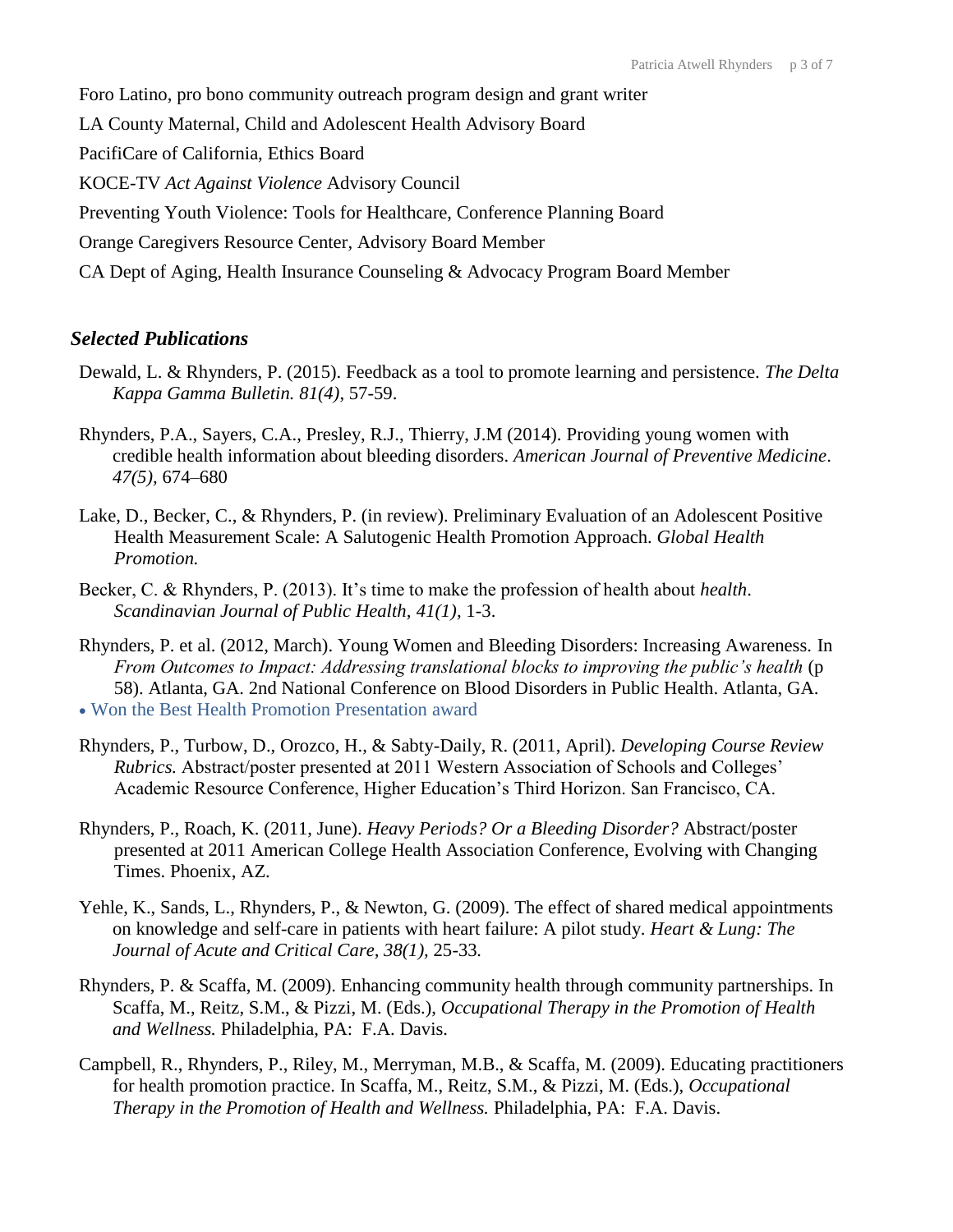- Reitz, S.M., Scaffa, M., Campbell, R. & Rhynders, P. (2009). Health behavior frameworks for health promotion practice. In Scaffa, M., Reitz, S.M., & Pizzi, M. (Eds.), *Occupational Therapy in the Promotion of Health and Wellness.* Philadelphia, PA: F.A. Davis.
- Rhynders, P.A. (2003). Diffusion of health promotion innovation throughout graduate occupational therapy curricula. **Texas Woman's University.** ProQuest Digital Dissertations database, Publication No. AAT 3103326.
- Arbesman, M., Campbell, R.M., & Rhynders, P.A. (2001). The role of occupational therapy in injury prevention. *The Israeli Journal of Occupational Therapy*, E97 – E108.
- Campbell, R. & Rhynders, P. (2001). Scooters: Balancing play and safety. *OT Practice – Journal of the American Occupational Therapy Association*, 13.
- Rhynders, P. & Campbell, R. (2001). Scooters as a new trend in injury with opportunities for prevention, *Journal of Pediatric Health Care, 15(3),* 155.
- Rhynders, P. (2001). The Drowning Prevention Project. In Johnson, E.L. (Ed.), *Injury Free Coalition for Kids' Site Manual.* Princeton, NJ: Robert Wood Johnson Foundation.
- Rhynders, P., Larquier, L. & Breton, H. (1999). *El Vestido*. Fotonovela and Telenovela. Torrance, CA: Childhood Injury Prevention Center at Harbor UCLA Research and Education Institute.
- Edgerton, E. & Rhynders, P. (1999). Back seat is best: Patterns of Hispanic families' restraint use. *Proceedings of the Injury Free Coalition for Kids National Conference.* Princeton, NJ: Robert Wood Johnson Foundation.
- Agran, P., Winn, D. & Atwell, P. (1999). Children bicycling in traffic: Knowledge of safety issues. *Proceedings of the American Public Health Association National Conference.*
- Atwell, P. & Severoni, E. (1988). *Advance Directives Guidebook* [booklet]. Orange, CA: California Health Decisions.

# *Professional Presentations Juried*

*Providing Credible Health Information for Young Women and Bleeding Disorders* at the American Public Health Association national conference, Boston, MA. November 2013.

*Feedback as a Tool to Promote Learning and Encourage Persistence* at the American Association for Health Education national conference, Charlotte, NC, April 2013.

*Signature Assignments and AAC&U Rubrics* at the WASC Academic Resource Conference, San Diego, CA, April 2013. (contributor)

*Young Women and Bleeding Disorders: Increasing Awareness* at the 2nd National Conference on Blood Disorders in Public Health. CDC National Center on Birth Defects and Developmental Disabilities, Division of Blood Disorders. Atlanta, GA, March 2012.

*Heavy Periods? Or a Bleeding Disorder?* at the 2011 American College Health Association conference, Evolving with Changing Times, Phoenix, AZ, June 2011.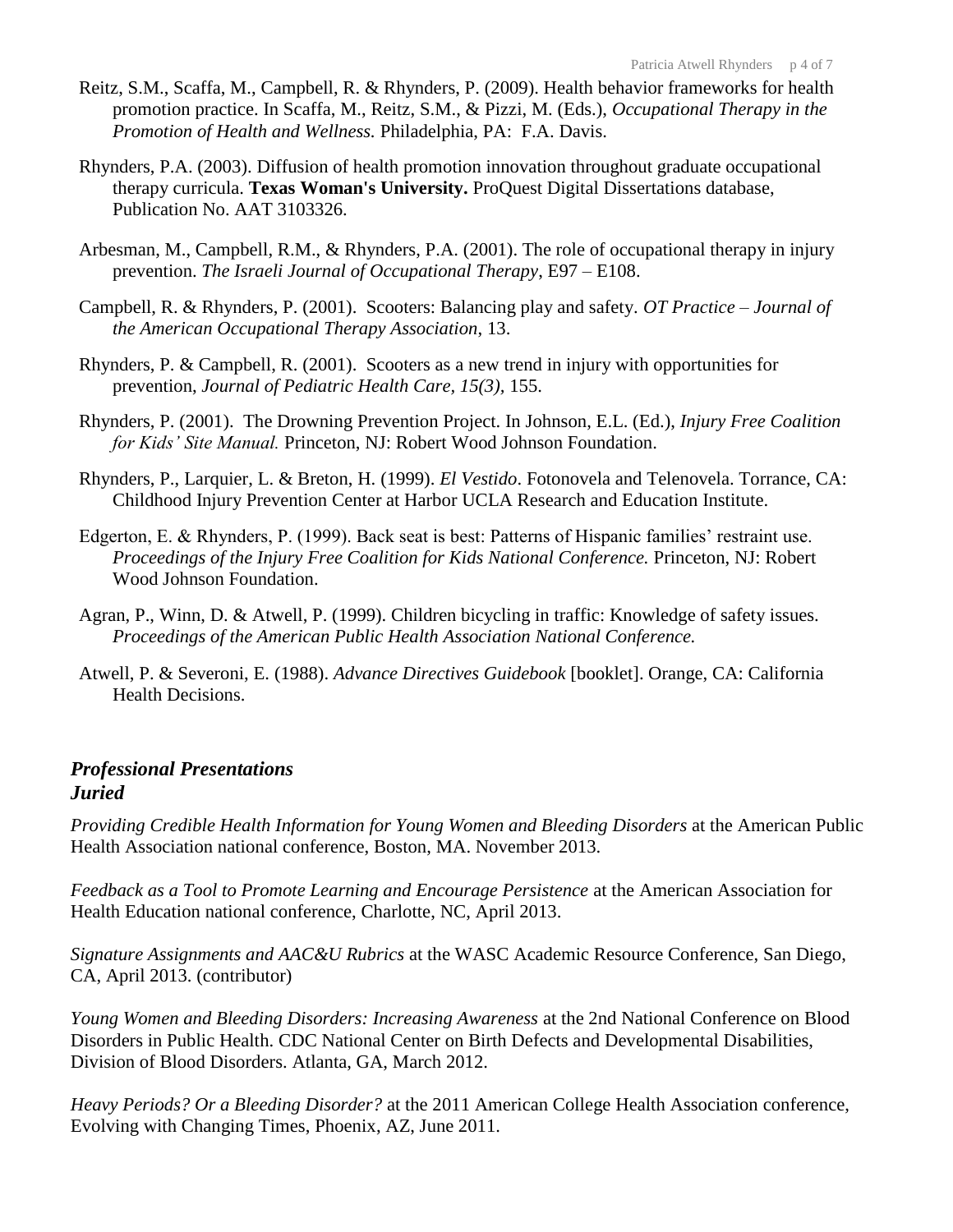*Developing Course Rubrics* at the WASC Academic Resource Conference, San Francisco, CA, April 2011.

*Determining Success: Case Study of a CDC-funded Evaluation* at the National Hemophilia Foundation conference, New Orleans, LA, November 2010.

*Developing Indicators to Measure Success of Programs and Activities* at the National Hemophilia Foundation conference, San Francisco, CA, November 2009.

*Heads Up Play Risk Assessment: A Call to Action* at the national American Occupational Therapy Association conference, Long Beach, CA, April 2008.

*Putting Our Heads Together to Promote Health & Safety* at the national AAHPERD conference, Fort Worth, TX, April 2008.

*Collaborating to Turn Safety Into Child's Play* at National Association of Health Education Centers - American Association for Health Education (NAHEC–AAHE) conference, Nashville, TN, August 2006.

*Universal Design: Constructs & Strategies for Health* at the Mountain Central Occupational Therapy Association conference, San Antonio, TX, November, 2005.

*Role of the Occupation of Play in Promoting Health & Preventing Injuries* at the Mountain Central Occupational Therapy Association conference, San Antonio, TX, November, 2005.

*Injury Prevention - How Health Educators Can Lead the Way* at the AAHPERD national conference, Philadelphia, PA, April 2003.

*Partners in Community-based Prevention Practice* at the Mountain Central Occupational Therapy conference, Fort Worth, TX, September 2001.

*Reducing Teen Driver Crashes, Injuries & Fatalities* at the Texas State Child Fatality Review Team Conference, San Antonio, TX, August 2000.

*Three Tragic Seconds: Keeping Kids Safe from Drowning* at the Southwest Injury Prevention Conference, San Antonio, TX, September 2000.

*Child Restraint Practices for Children with Special Needs* at the Mountain Central Occupational Therapy Conference, Corpus Christi, TX, September 2000.

*Parents and Professionals Working Together for Safety* at the Emergency Medical Services for Children Annual National Conference, Washington DC, January 1997.

*Development of a Culturally Tailored Community Intervention* at the Emergency Medical Services for Children Annual National Conference, Washington DC, January 1996.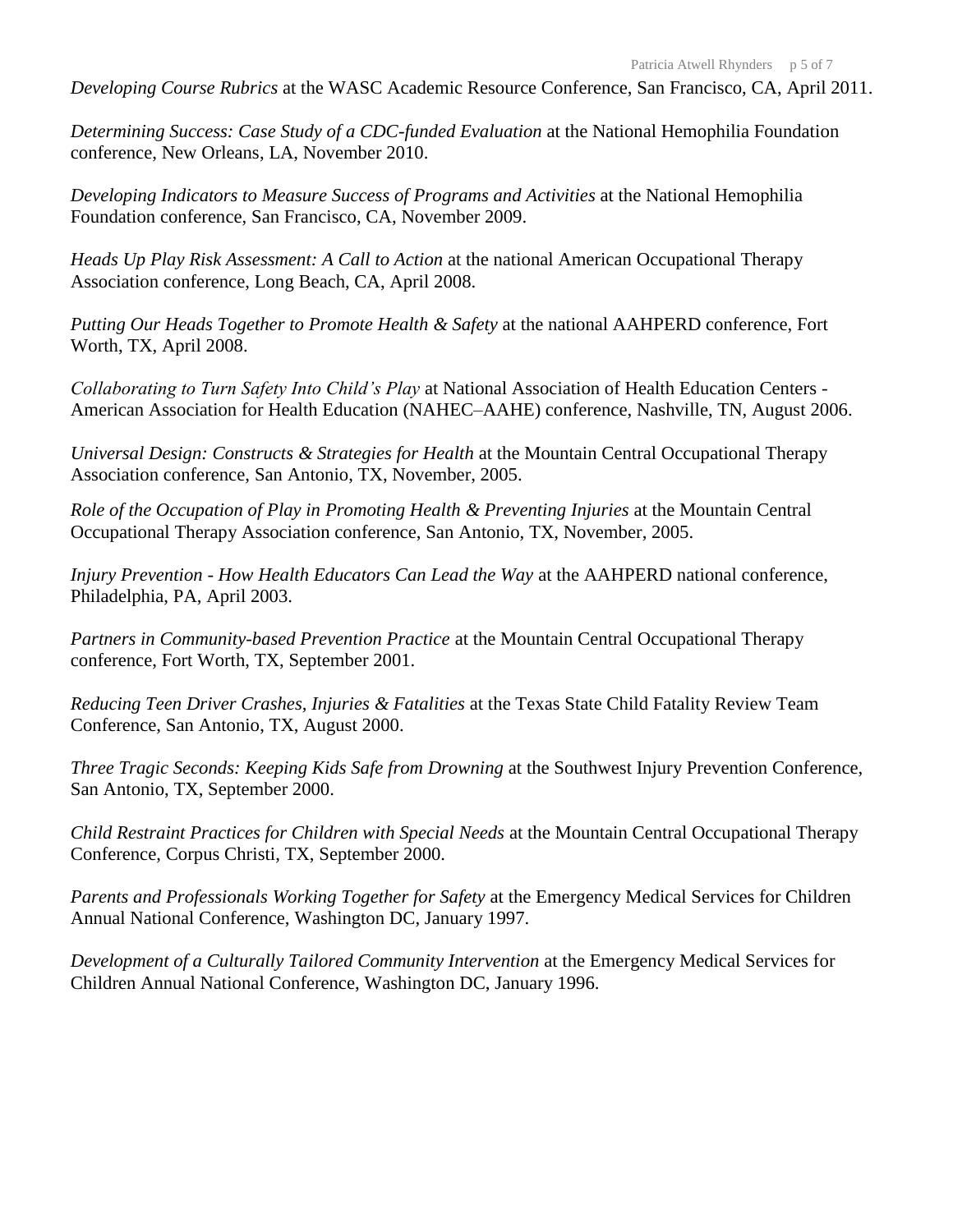# *Professional Presentations Invited*

*Victory for Women with Bleeding Disorders* at Hemophilia Foundation of Southern California annual conference, Los Angeles, CA, April 2011. Also published in Foundation's Spring 2011 newsletter.

*Integrating Health Promotion into OT Practice Across Contexts*, a professional development workshop at the Vanderkooi Endowed Lectureship, Dallas, Texas, February 2005. *Using Public Health Models in Health Promotion Practice* at Texas Woman's University, School of Occupational Therapy, October 2004.

*The Role of Culture in Health and Health Care* at Texas Woman's University School of Occupational Therapy, September 2004.

*Injury Prevention through Environmental Modification, Education, and Enforcement* at University of Texas, Arlington, School of Nursing, 2004.

*Keeping Children Safe Beyond the School Walls* at Administration for Children and Families, Region VI Head Start conference, Dallas, TX, September 2002.

*Injury Free Dallas* at Robert Wood Johnson Foundation's Injury Free Coalition for Kids national conference, Atlanta, GA, September 2001.

*A Proactive Approach to Preventing Injuries through Head Start Centers* at Administration for Children and Families, Region VI Head Start conference, Oklahoma City, OK September 2001.

*Three Tragic Seconds: Keeping Kids from Drowning* at the City of Plano Community Education Seminar, Plano, TX, June 2001.

*Preventing Childhood Injuries: Nurses on Risk Watch* at the School Nurse Seminar -- Acute and Chronic Health Problems of the School-Age Child, Children's Medical Center of Dallas, Dallas, TX, May 2001.

*Preventing Childhood Injuries* at the community practice nurse conference, Preventing the Injuries You Can, and Appropriately Triaging the Rest, Children's Medical Center of Dallas, TX, April 2001.

*Preventing Injuries: A Child's Right to a Safe Environment* at Child Abuse and Neglect Grand Rounds, Children's Medical Center of Dallas, TX, April 2001.

*The Trauma Center's Role in Injury Prevention* at Trauma Rounds, Children's Medical Center of Dallas, TX, April 2001.

*Preventing Injuries for the Love of Children* at Texas Woman's University School of Occupational Therapy, Dallas, TX, November 2000.

*For the Love of Children* at Robert Wood Johnson Foundation's Injury Free Coalition for Kids national conference, Los Angeles, CA, November 2000.

*Child Death in Dallas County: The Need for Interdisciplinary Action* at Child Fatality Review Team annual conference, Dallas, TX, October 2000.